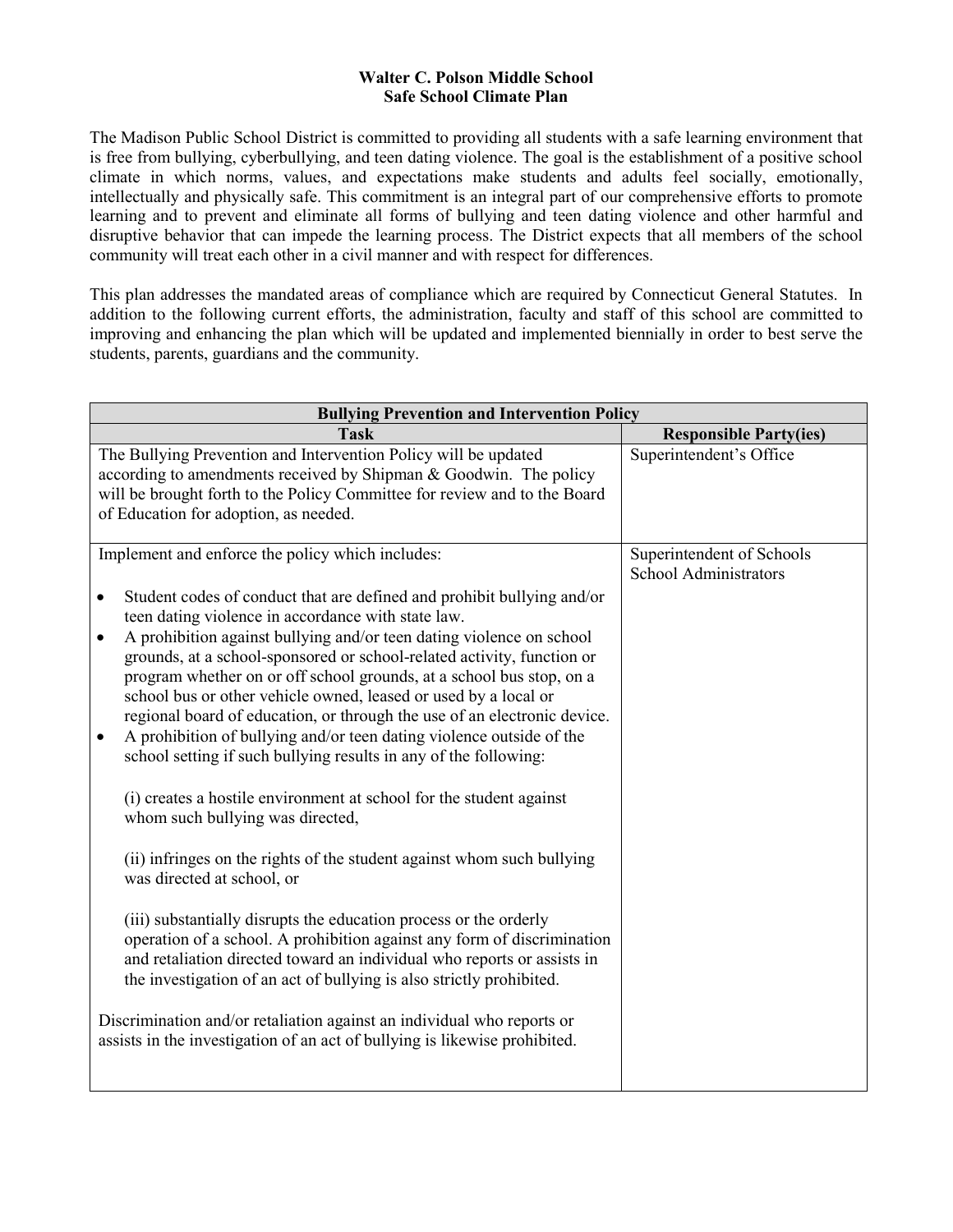| <b>Notification Requirements</b>                                             |                                 |
|------------------------------------------------------------------------------|---------------------------------|
| <b>Task</b>                                                                  | <b>Responsible Party(ies)</b>   |
| Annually provide to all school employees a written or electronic copy of the | Safe School Climate<br>District |
| district's Safe School Climate Plan annually. The plan will also be posted   | Coordinator                     |
| on the school district website.                                              |                                 |
|                                                                              |                                 |
| Educate students about the district's Bullying Prevention and Intervention   | School administrators           |
| Plan as well as teen dating violence through developmentally appropriate     | Teachers                        |
| discussions of the schools' behavioral expectations as specified in the      | School Psychologist             |
| policy.                                                                      | Counselors                      |
|                                                                              | <b>Health Teachers</b>          |
| Educate parents/guardians/ caregivers about the school's Bullying            | School administrators           |
| Prevention and Intervention Policy through a variety of communication        |                                 |
| vehicles including open houses, Parent Teacher Organization meetings,        |                                 |
| orientations, community forums, websites, etc.                               |                                 |
|                                                                              |                                 |
| Publish Bullying Prevention and Intervention Policy and Safe School          | Superintendent of Schools       |
| Climate Plan on the school and district's websites and in handbooks for      | Safe School Climate District    |
| access by parents, guardians, caregivers and student. Include notification   | Coordinator                     |
| for students and parents/guardians/caregivers of the process by which        | School Principal                |
| students may make reports of bullying and/or teen dating violence.           |                                 |
| Include policy in annual notifications.                                      |                                 |
|                                                                              |                                 |
|                                                                              |                                 |

| <b>Safe School Climate Committee</b>                                                                                                                                                                |                                |  |
|-----------------------------------------------------------------------------------------------------------------------------------------------------------------------------------------------------|--------------------------------|--|
| <b>Task</b>                                                                                                                                                                                         | <b>Responsible Party(ies)</b>  |  |
| Appoint Safe School Climate Specialists in each school.                                                                                                                                             | <b>School Principals</b>       |  |
| Establish Safe School Climate Committee in accordance with the law,<br>including at least one parent/guardian/caregiver of a student at the school.                                                 | Safe School Climate Specialist |  |
| Ensure that parents, guardians and caregivers serving on the committee do<br>not participate in any activities that may compromise the confidentiality of<br>any student.                           | Safe School Climate Specialist |  |
| Establish roles, responsibilities and procedures for Safe School Climate<br>Committee including:                                                                                                    | Safe School Climate Specialist |  |
| Receive copies of completed reports following investigations of<br>a.<br>bullying;                                                                                                                  |                                |  |
| b. Review and make recommendations to amend school policies<br>relating to bullying;                                                                                                                |                                |  |
| c. Educate students, school employees, and parents and guardians of<br>students on issues relating to bullying and/or teen dating violence;                                                         |                                |  |
| d. Collaborate with the District Safe School Climate Coordinator in<br>the collection of data regarding bullying and/or teen dating<br>violence, in accordance with the law;                        |                                |  |
| Perform any other duties as determined by the school principal that are<br>related to the prevention, identification and response to school bullying<br>and/or teen dating violence for the school. |                                |  |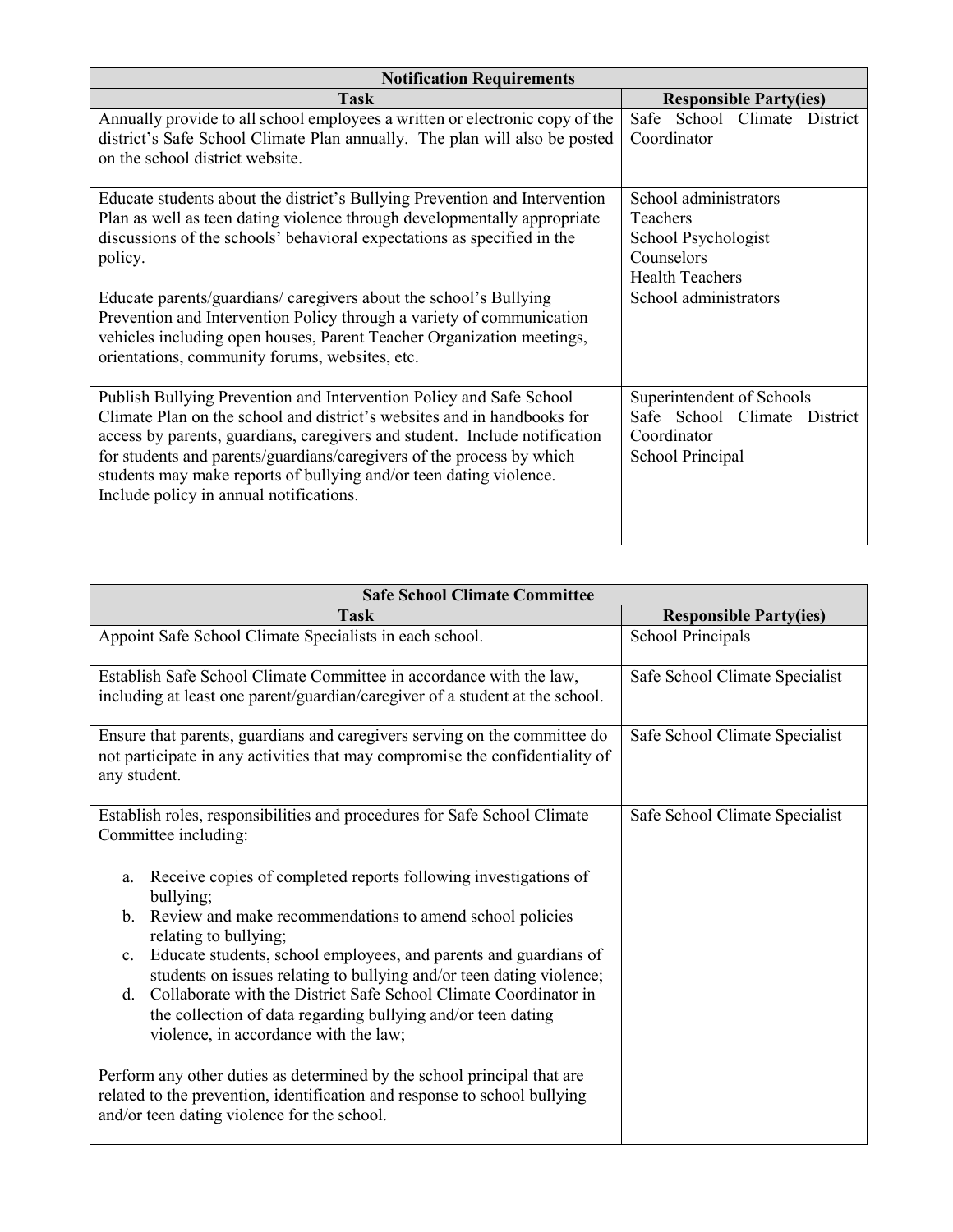| <b>Prevention and Intervention Strategy</b>                                                                   |                                 |  |
|---------------------------------------------------------------------------------------------------------------|---------------------------------|--|
| <b>Task</b>                                                                                                   | <b>Responsible Party(ies)</b>   |  |
| Identify effective evidence-based prevention and intervention strategies.                                     | District Team Coordinator       |  |
| Strategies may include, but are not limited to the following:                                                 | Safe School Climate Specialist  |  |
|                                                                                                               |                                 |  |
| Implement a positive behavioral intervention and support process or<br>a.                                     | Identified teacher's outcome of |  |
| another evidence-based curriculum or program for safe school climate                                          | Social/Emotional Study Group    |  |
| or for the prevention of bullying.                                                                            | established January, 2015       |  |
|                                                                                                               |                                 |  |
| We use a Middle School Teaming Model with designated team                                                     |                                 |  |
| leaders                                                                                                       |                                 |  |
| Students engage in Health lessons on healthy decision making                                                  |                                 |  |
| We have a Peer Helpers Program                                                                                |                                 |  |
| We bring 7 <sup>th</sup> grade students on an annual Camp Hazen Team                                          |                                 |  |
| <b>Building Field Trip</b>                                                                                    |                                 |  |
| Students engage in Developmental Guidance lessons on topics such<br>$\bullet$                                 |                                 |  |
| as friendship, bullying and sexual harassment                                                                 |                                 |  |
| We have teachers and related service representatives on the district                                          |                                 |  |
| <b>Wellness Committee</b>                                                                                     |                                 |  |
| We hold monthly leadership meetings where safe school climate is                                              |                                 |  |
| always an agenda item                                                                                         |                                 |  |
| We administer a bi-annual student survey and a bi-annual parent                                               |                                 |  |
| survey                                                                                                        |                                 |  |
| We hold grade level assemblies on a variety of topics to promote a<br>safe and welcoming learning environment |                                 |  |
| Students are engaged in a variety of activities during World                                                  |                                 |  |
| Kindness Week                                                                                                 |                                 |  |
| Students are able to participate in Unified theater and Unified sports                                        |                                 |  |
|                                                                                                               |                                 |  |
| Make students aware of school rules prohibiting bullying, harassment<br>$\mathbf{b}$ .                        | School Administrators and       |  |
| and intimidation, and establish appropriate consequences for those                                            | Teachers                        |  |
| who engage in such acts.                                                                                      |                                 |  |
|                                                                                                               |                                 |  |
| The PRIDE acronym is used to promote positive behavior. PRIDE                                                 |                                 |  |
| posters hang in the halls                                                                                     |                                 |  |
| We review the Student Handbook with students in grade level                                                   |                                 |  |
| meetings at the beginning of each year                                                                        |                                 |  |
| We review the Code of Conduct with students in grade level                                                    |                                 |  |
| meetings at the beginning of each year                                                                        |                                 |  |
| Students engage in Developmental Guidance Lessons on topics such                                              |                                 |  |
| a friendship, bullying, and sexual harassment                                                                 |                                 |  |
| There is a full time security officer on staff and a part time SRO on                                         |                                 |  |
| staff                                                                                                         |                                 |  |
| The school counselor reviews the See It, Say It, Send It app with                                             |                                 |  |
| students                                                                                                      |                                 |  |
|                                                                                                               |                                 |  |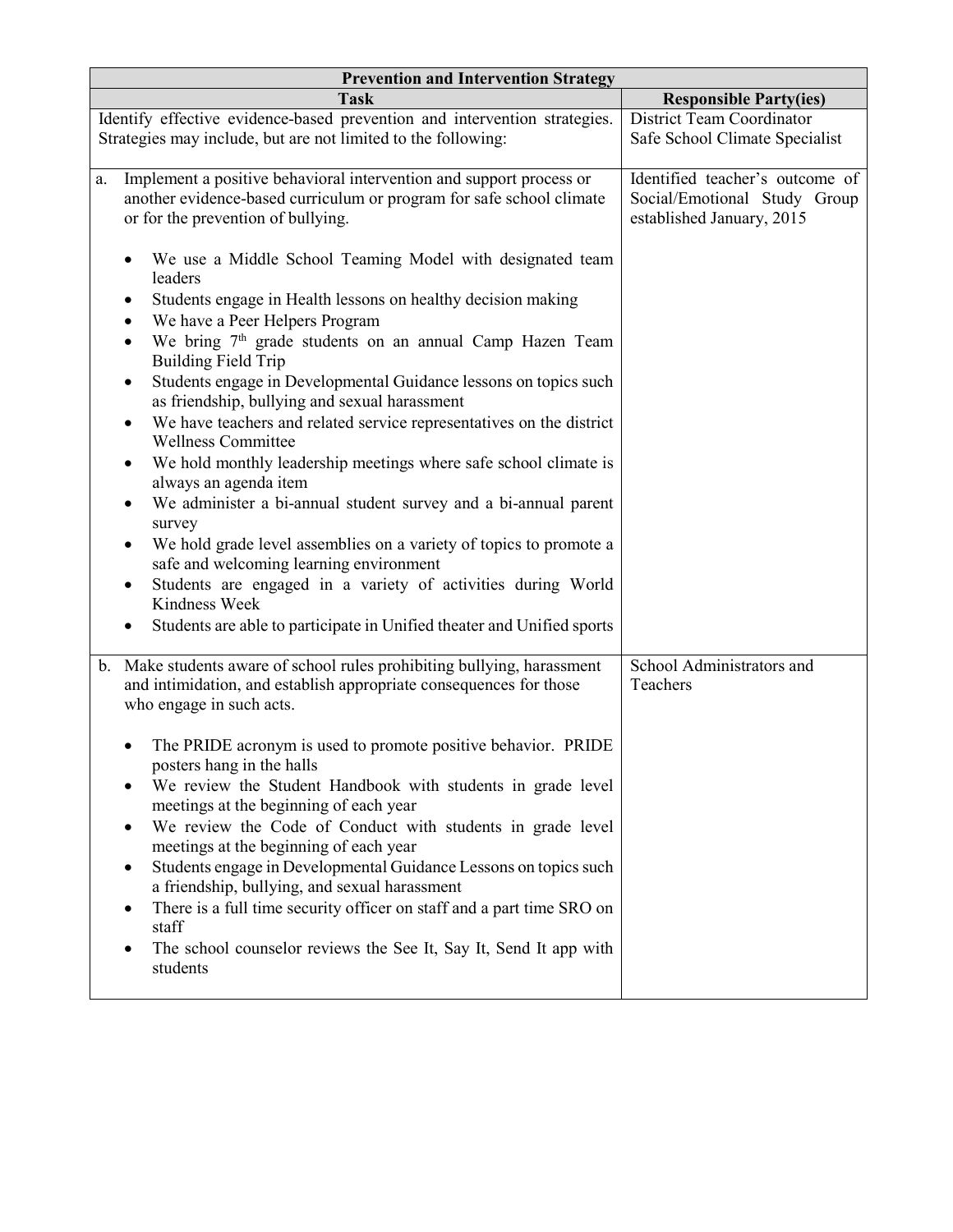|    | Prevention and Intervention Strategy (cont'd.)                                                                                                                                                                                                                                                                                                                                                                                                                                                                                                                                                                                                                                                                                                                      |                                                           |  |
|----|---------------------------------------------------------------------------------------------------------------------------------------------------------------------------------------------------------------------------------------------------------------------------------------------------------------------------------------------------------------------------------------------------------------------------------------------------------------------------------------------------------------------------------------------------------------------------------------------------------------------------------------------------------------------------------------------------------------------------------------------------------------------|-----------------------------------------------------------|--|
|    | <b>Task</b>                                                                                                                                                                                                                                                                                                                                                                                                                                                                                                                                                                                                                                                                                                                                                         | <b>Responsible Party(ies)</b>                             |  |
|    | c. Provide adult supervision of outdoor areas, hallways, the cafeteria, the<br>buses, and other specific areas where bullying is likely to occur:                                                                                                                                                                                                                                                                                                                                                                                                                                                                                                                                                                                                                   | School Administrators and<br>Employees                    |  |
|    | We hold frequent lunch bunches in a variety of venues<br>$\bullet$<br>Certified staff members supervise students during arrival and<br>dismissal<br>Certified teachers staff the lunch room while students are eating<br>٠<br>All after school clubs and sports are supervised by qualified staff<br>٠<br>We have a full time security officer on staff to supervise arrival,<br>٠<br>transitions and dismissal and have a part-time SRO on staff<br>Our buses are equipped with video monitoring<br>٠<br>Surveillance cameras were installed in all main hallways and<br>$\bullet$<br>outside areas<br>Supervision of the locker rooms is a certified teacher's duty.                                                                                              |                                                           |  |
| d. | Inclusion of grade-appropriate bullying education and prevention<br>curricula for teen dating violence;<br>Developmental guidance lessons on the topics of friendship,<br>٠<br>bullying and sexual harassment<br>Grade 8 Law Day exposes students to these issues<br>٠<br>Grade 7 Exceptionalities Unit exposes students to these issues<br>٠<br>We have a Peer Helper Program<br>$\bullet$<br>Students are informed about the See It, Say It, Send It app for<br>$\bullet$<br>reporting concerns<br>Restorative Practices presentations are led by school counselors<br>for all staff<br>Students engage in Health lessons on healthy decision making.                                                                                                             | <b>Assistant Superintendent</b><br><b>Health Teachers</b> |  |
| e. | Offer individual interventions with the bully, parents and school<br>employees, and interventions with the bullied child, parents and school<br>employees;                                                                                                                                                                                                                                                                                                                                                                                                                                                                                                                                                                                                          | Safe School Climate Coordinator<br>School Administrators  |  |
|    | Our Student Study Team (SST) plans interventions and action<br>steps for individual students with social-emotional needs.<br>Individual counseling is available to all students and families.<br>Group counseling is available to all students and families.<br>Upon confirmation of a bullying incident, a safety plan is<br>established & communicated to necessary people.<br>Teams of teachers met with parents on an "as needed" basis.<br>We partner with Madison Youth & Family Services to provide<br>counseling and support to families in need. We have a MYFS<br>Social Worker housed in our building full-time.<br>A clinician from Effective School Solutions (ESS) runs a program<br>for students with social/emotional and/or behavioral challenges. |                                                           |  |
| f. | Annual school-wide training related to safe school climate, to include<br>relevant training in Title IX/sexual harassment, Section 504/ADA, and<br>cultural diversity.                                                                                                                                                                                                                                                                                                                                                                                                                                                                                                                                                                                              | <b>Assistant Superintendent</b>                           |  |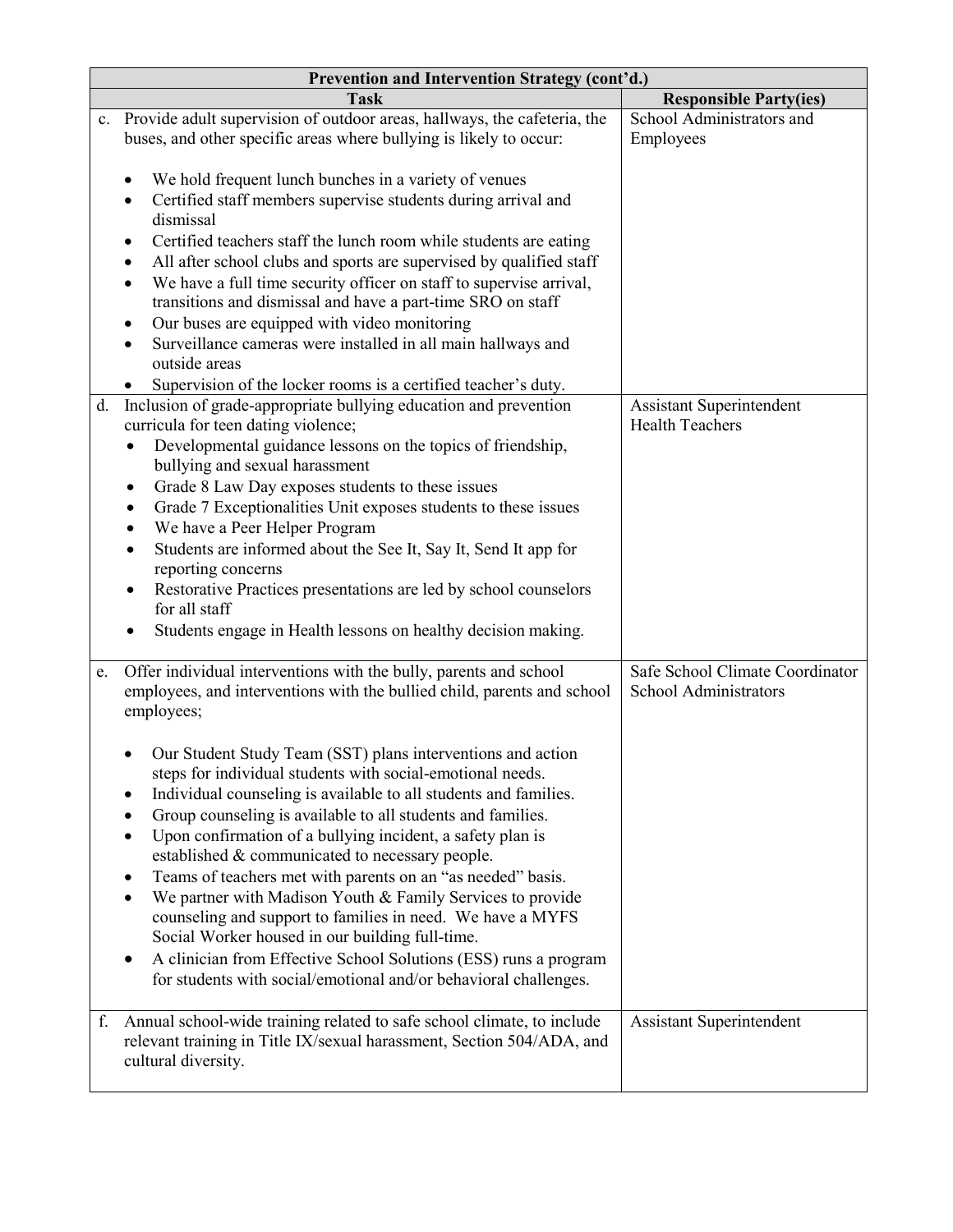|    | Prevention and Intervention Strategy (cont'd.)                                                                                                                                                                                                                                                             |                                                                          |  |
|----|------------------------------------------------------------------------------------------------------------------------------------------------------------------------------------------------------------------------------------------------------------------------------------------------------------|--------------------------------------------------------------------------|--|
|    | <b>Task</b>                                                                                                                                                                                                                                                                                                | <b>Responsible Party(ies)</b>                                            |  |
| g. | Student peer training education and support, including advocacy for<br>victims.                                                                                                                                                                                                                            | Safe School Climate Coordinator<br><b>Student Support Services Staff</b> |  |
|    | Peer Helpers Program<br>PRIDE lounge<br>Diversity Club<br><b>Student Council Program</b><br>Unified Theater and Unified Sports<br>$\bullet$                                                                                                                                                                |                                                                          |  |
|    | h. Promotion of parent involvement in bullying prevention through<br>individual or team participation in meetings, trainings and individual<br>interventions.                                                                                                                                              | Safe School Climate Coordinator<br><b>School Administrators</b>          |  |
|    | <b>PTO</b>                                                                                                                                                                                                                                                                                                 |                                                                          |  |
|    | <b>PPTs, 504s</b>                                                                                                                                                                                                                                                                                          |                                                                          |  |
|    | Parent Night Assemblies<br>٠                                                                                                                                                                                                                                                                               |                                                                          |  |
|    | Teams of teachers meet with parents as needed                                                                                                                                                                                                                                                              |                                                                          |  |
|    | Parents sign the Code of Conduct at the start of each school year<br>Parent on School Climate Committee                                                                                                                                                                                                    |                                                                          |  |
|    | See It, Say It, Send It app                                                                                                                                                                                                                                                                                |                                                                          |  |
|    |                                                                                                                                                                                                                                                                                                            |                                                                          |  |
|    | i. Implement the evidence-based prevention and intervention strategies<br>identified by the Safe School Climate Committee anything specific to<br>promote learning and positive social, emotional, and ethical/civic<br>development.                                                                       | Identified School Employees                                              |  |
|    | Leadership Team (Safe School Climate Committee) meets to review<br>$\bullet$<br>the results of the student and parent surveys.<br>Staff meetings are held to review the results of the student and<br>$\bullet$<br>parent surveys.<br>Trauma Informed Instruction training provided to all certified staff |                                                                          |  |
|    |                                                                                                                                                                                                                                                                                                            |                                                                          |  |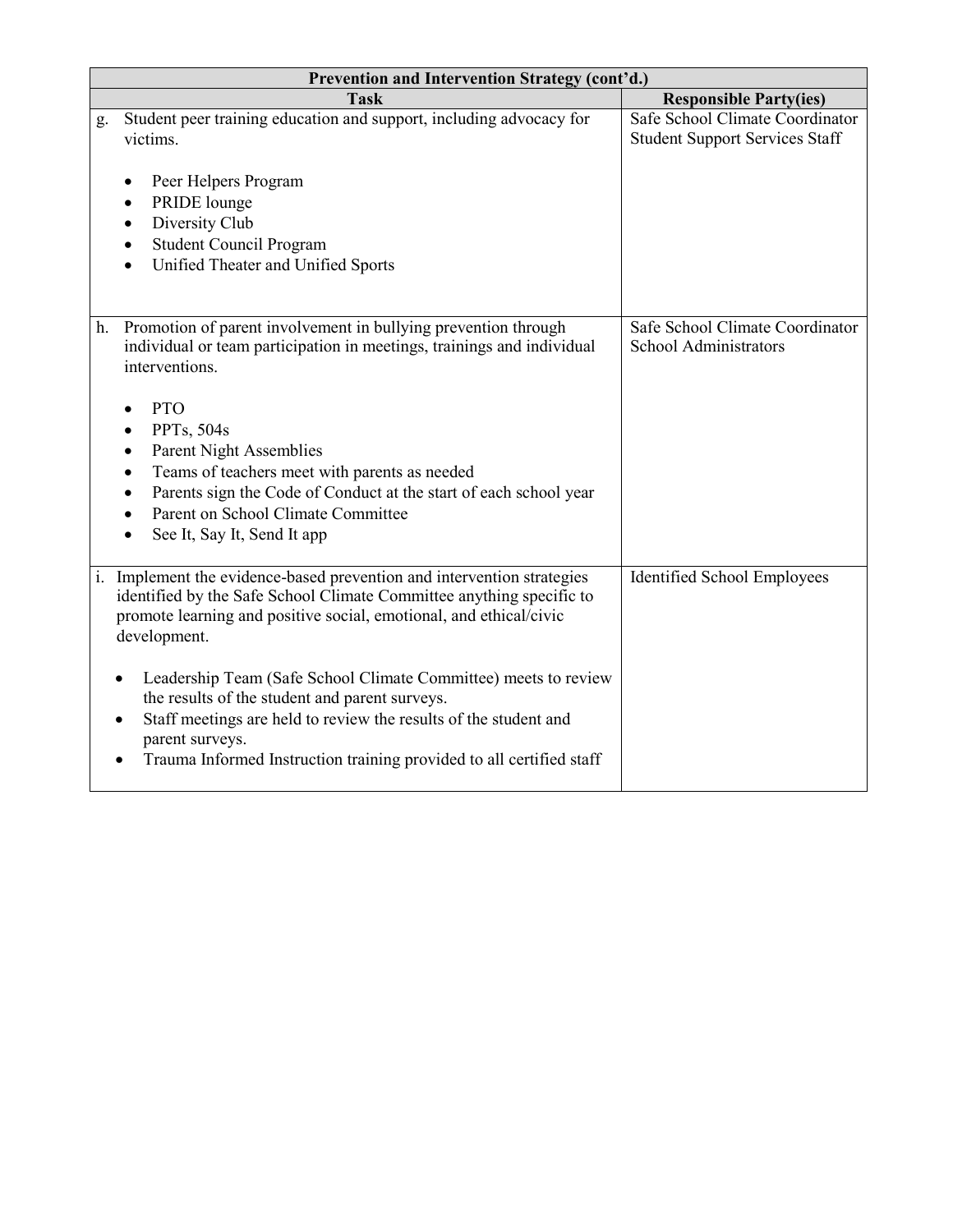| <b>Assessment of School Climate</b>                                                                                                                                                                                                                                                                                                       |                                                                                                         |
|-------------------------------------------------------------------------------------------------------------------------------------------------------------------------------------------------------------------------------------------------------------------------------------------------------------------------------------------|---------------------------------------------------------------------------------------------------------|
| <b>Task</b>                                                                                                                                                                                                                                                                                                                               | <b>Responsible Party(ies)</b>                                                                           |
| Complete an assessment (biennially) using the school climate assessment<br>instruments including surveys, approved and disseminated by the State<br>Department of Education for this school.                                                                                                                                              | Safe School Climate Committee                                                                           |
| Submit assessment results for each school to the Superintendent of<br>Schools.                                                                                                                                                                                                                                                            | Safe School Climate Committee                                                                           |
| Review and analyze data obtained from climate surveys / make necessary<br>modifications to the school plan.                                                                                                                                                                                                                               | Safe School Climate Committee                                                                           |
| Compare and contrast survey results with the National School Climate<br>Standards and best practices.                                                                                                                                                                                                                                     | Safe School Climate Committee                                                                           |
| Meet with Safe School Climate Specialists at least twice during each<br>school year to discuss issues related to school climate/bullying and make<br>recommendations to the Board of Education Policy Committee concerning<br>revisions to the district's Bullying Prevention and Intervention Policy<br>and/or Safe School Climate Plan. | District Safe<br>Climate<br>School<br>Coordinator                                                       |
| Require that all school employees annually complete online or in-service<br>training on the identification, prevention, and response to bullying and/or<br>teen dating violence as required by law.                                                                                                                                       | School Climate District<br><b>Safe</b><br>Coordinator & Specialists<br>Principals<br><b>HR</b> Director |

| <b>Training</b>                                                                                                                                                                                                      |                                     |
|----------------------------------------------------------------------------------------------------------------------------------------------------------------------------------------------------------------------|-------------------------------------|
| <b>Task</b>                                                                                                                                                                                                          | <b>Responsible Party(ies)</b>       |
| Provide all school employees training provided by the State Dept. of Ed.                                                                                                                                             | CSDE Safe<br>School Climate         |
| Annually.                                                                                                                                                                                                            | Coordinator<br><b>District</b><br>& |
|                                                                                                                                                                                                                      | Specialists                         |
| Provide annual notice to students and parents/guardians/caregivers of the<br>process by which bullying reports are made.                                                                                             | <b>School Principals</b>            |
| Ensure the inclusion of language in student discipline policy concerning                                                                                                                                             | Superintendent of Schools           |
| bullying as posted in the district Policy Manual.                                                                                                                                                                    | Board of Education                  |
| Orally notify, within one school day after witnessing or receiving the<br>report, the Safe School Climate Specialist or School Administrator after<br>being witness to acts of bullying and/or teen dating violence. | All school employees                |
| File a written report with the Safe School Climate Specialist within 2 days<br>of oral notification, after witnessing acts of bullying and/or teen dating<br>violence or receiving reports of bullying.              | All school employees                |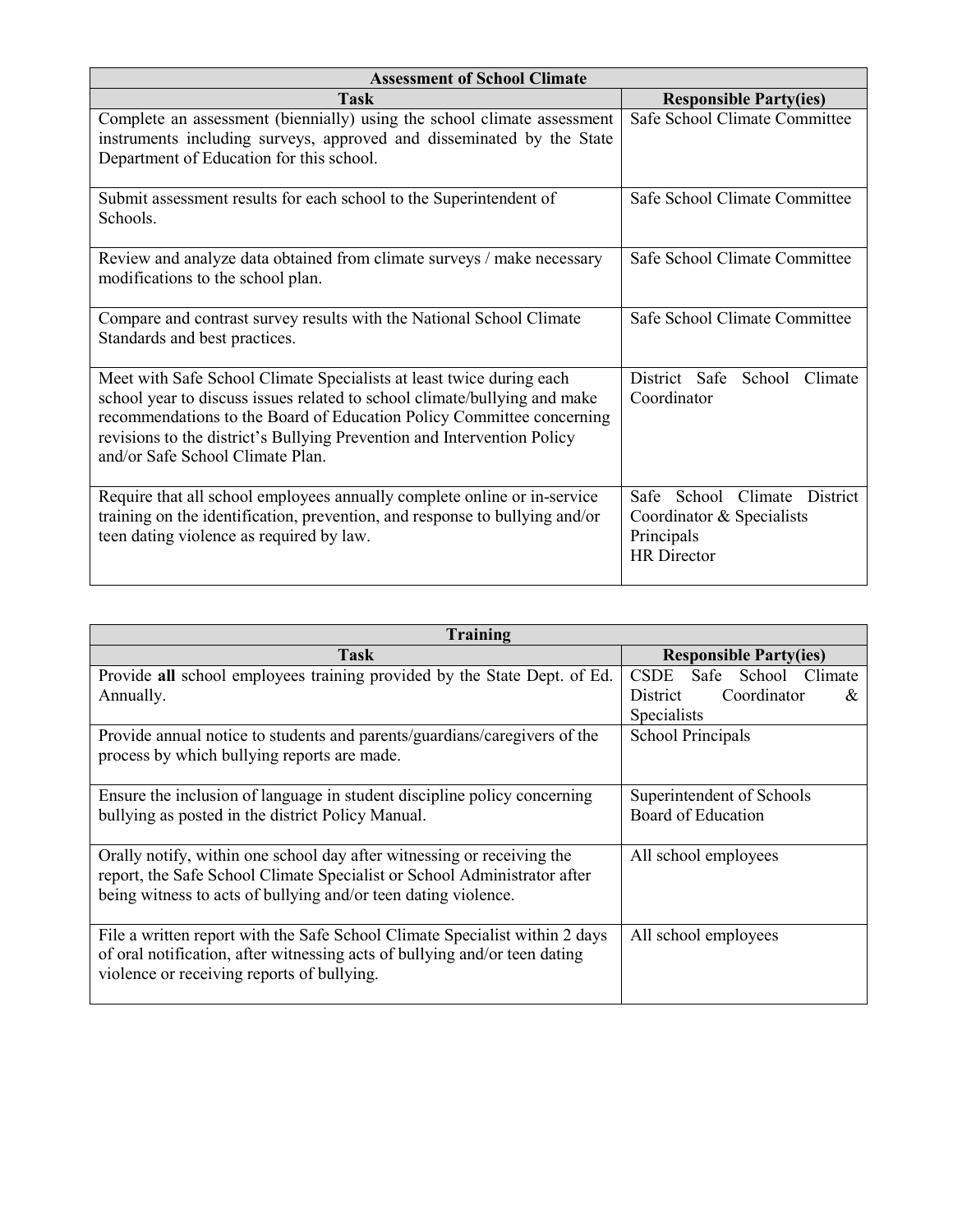| <b>Complaint Process and Reporting Procedures</b>                                                                                                                                                                                                                                                                   |                                                                 |
|---------------------------------------------------------------------------------------------------------------------------------------------------------------------------------------------------------------------------------------------------------------------------------------------------------------------|-----------------------------------------------------------------|
| <b>Task</b>                                                                                                                                                                                                                                                                                                         | <b>Responsible Party(ies)</b>                                   |
| Any student who believes s/he has been the victim of bullying/cyber-<br>bullying and/or teen dating violence or who has witnessed bullying behavior<br>should report the matter to any school employee, wither in writing or<br>anonymously.                                                                        | All students                                                    |
| Parents/guardians/caregivers may file written reports of suspected<br>bullying/cyber-bullying and/or teen dating violence and notified of the<br>process in the student handbook.                                                                                                                                   | All parents/guardians/caregivers                                |
| Report acts of bullying and/or teen dating violence that may constitute a<br>criminal offense to appropriate law enforcement.                                                                                                                                                                                       | School Administrator and/or<br>School Resource Officer          |
| Develop and disseminate investigation procedures for use by Safe School<br>Climate Specialists.                                                                                                                                                                                                                     | Safe School Climate District<br>Coordinator                     |
| Investigate or supervise the investigation of all reports of bullying and/or<br>teen dating violence and ensure that such investigations are completed<br>promptly after receipt of any written reports.                                                                                                            | Safe School Climate Specialists<br><b>School Administrators</b> |
| Notify the parents or guardians of the student alleged to have committed<br>an act or acts of bullying and the parents or guardians of the student<br>against who such alleged act or acts that such investigation has begun.                                                                                       |                                                                 |
| Require a consent form that allow the district to investigate all formal<br>complaints that will provide a release that student's name to those third<br>parties who the District contacts as part of its investigation of that<br>complaint so long as that aforementioned student has not requested<br>anonymity. |                                                                 |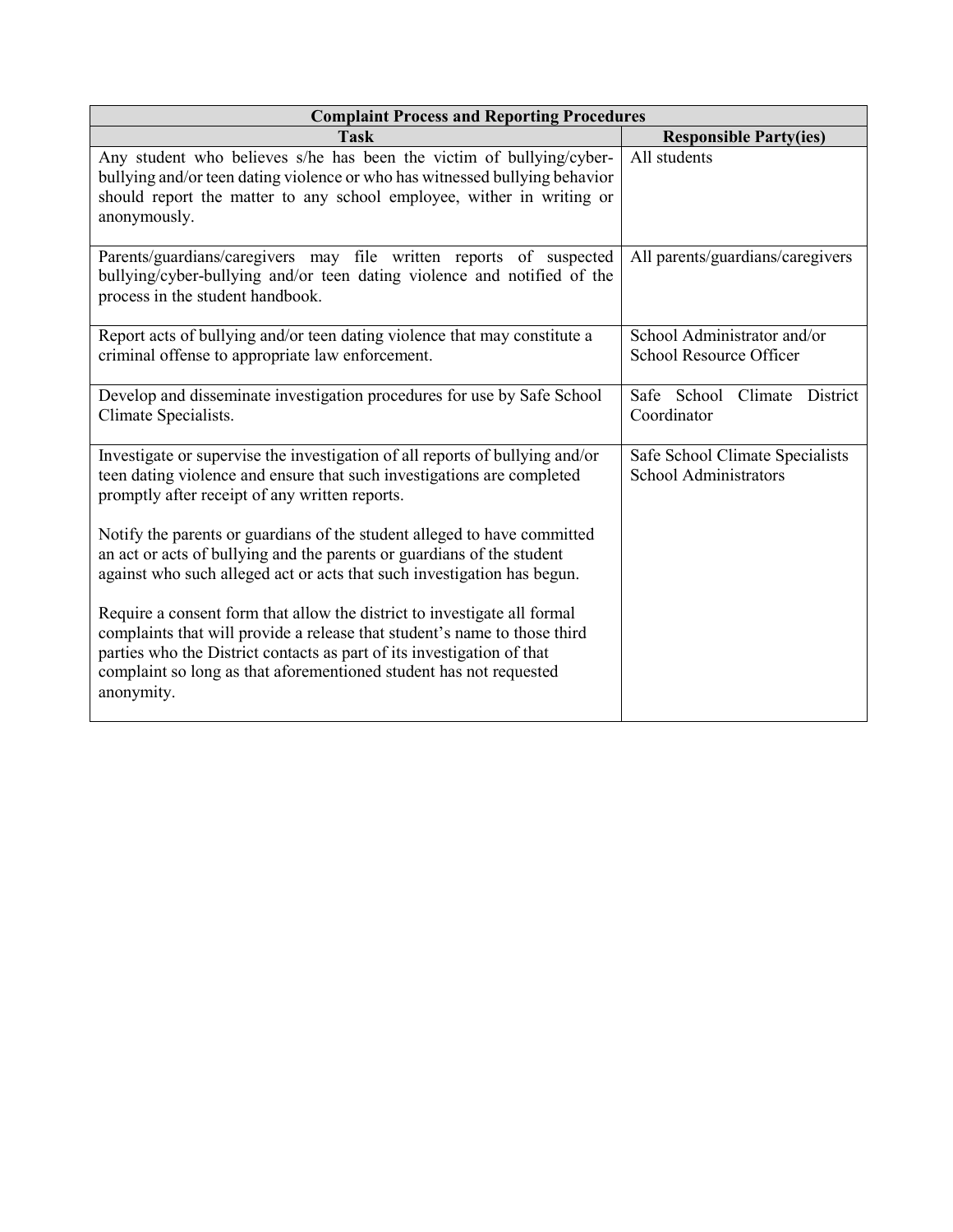| Investigation                                                                                                                                                                                                                                                                                                                                                                                                                                                                                                                                                                                                                                                                                                                 |                                                                                                                                                                 |  |
|-------------------------------------------------------------------------------------------------------------------------------------------------------------------------------------------------------------------------------------------------------------------------------------------------------------------------------------------------------------------------------------------------------------------------------------------------------------------------------------------------------------------------------------------------------------------------------------------------------------------------------------------------------------------------------------------------------------------------------|-----------------------------------------------------------------------------------------------------------------------------------------------------------------|--|
| <b>Task</b>                                                                                                                                                                                                                                                                                                                                                                                                                                                                                                                                                                                                                                                                                                                   | <b>Responsible Party(ies)</b>                                                                                                                                   |  |
| Promptly review all anonymous reports of bullying and/or teen dating<br>violence.                                                                                                                                                                                                                                                                                                                                                                                                                                                                                                                                                                                                                                             | Safe School Climate Specialists<br>School Administrators                                                                                                        |  |
| Determine whether the alleged conduct occurred and if such conduct<br>constitutes bullying and/or teen dating violence as defined in the district<br>policy. A written report of the investigation shall be prepared when the<br>investigation is complete. Such report shall include findings of fact, a<br>determination of whether acts of bullying were verified, and, when acts of<br>bullying or teen dating violence are verified, a recommendation for<br>intervention, including disciplinary action. Where appropriate, written<br>witness statements hall be attached to the report.                                                                                                                               |                                                                                                                                                                 |  |
| Investigate bullying and/or teen dating violence incidents that raise<br>concerns about discrimination or harassment on the basis of legally<br>protected classifications.                                                                                                                                                                                                                                                                                                                                                                                                                                                                                                                                                    | School administrators refer<br>investigations to District School<br>Climate coordinator and/or Title<br>IX officer and/or Section 504<br>coordinator and/or SRO |  |
| Upon determination that bullying has occurred, take prompt corrective<br>action (non-disciplinary and/or disciplinary) that is reasonably calculated<br>to stop the bullying and/or teen dating violence and prevent any recurrence<br>of such behavior.                                                                                                                                                                                                                                                                                                                                                                                                                                                                      | Safe School Climate Specialists<br><b>School Administrators</b>                                                                                                 |  |
| Within 48 hours after completion of the investigation, notify the<br>parents/guardians/caregivers of students who commit any verified acts of<br>bullying and/or teen dating violence and the parents or guardians of<br>student against whom such acts were directed. This notification shall<br>include a description of the response of school employees to such acts,<br>with care taken to respect the statutory privacy rights of other students,<br>including the perpetrator. The specific disciplinary consequences imposed<br>on the perpetrator, or personally identifiable information about a student<br>other than the parent/guardian/caregiver's own child may not be disclosed<br>except as provided by law. | School Administrators                                                                                                                                           |  |